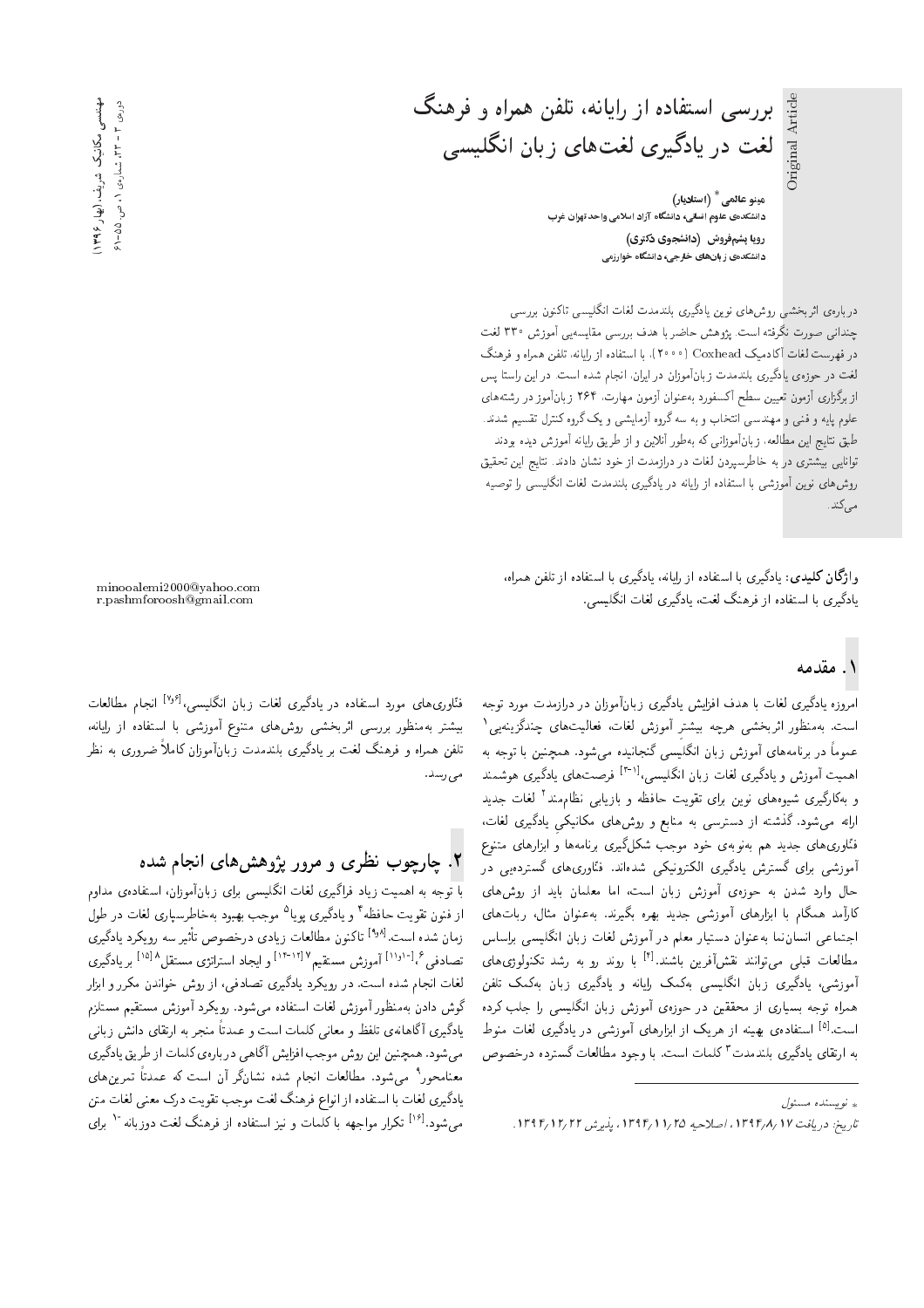زبانآموزان انگلیسی در سطح پیشرفته موجب افزایش فرصت های یادگیری لغات میشود. استفاده از این فرهنگ۱ها (فرهنگ لغات دوزبانه) میتواند تأثیر بیشتری بر یادگیری کلمات یک متن بگذارد وکاربرد آن بهجای فرهنگ لغت یک زبانه میتواند موجب درک بهترو خلق لغت۱های جدید شود. «فرهنگ لغت دوزبانه» شامل تعاریف لغات به زبان خارجی، جملههای نمونه بهزبان خارجی و کلمات مترادف بهزبان مادري است.

اما با توجه به گسترش روزافزون فنّاوری، استفاده از فرهنگ لغت در یادگیری زبان به سیستمهای بزرگ تر اطلاعاتی نظیر ابزار الکترونیکی بررسی املا و دستور توسعه یافته است.<sup>[۱۸٫۱۷]</sup> ایجاد ابزارهای جدید آموزش<sub>ی</sub> می;تواند یادگیری سنت<sub>ی</sub> در کلاس درس را به سمت یادگیری آنلاین، ۲۰٬۰۱<sup>۱</sup> یادگیری با استفاده از تلفن همراه<sup>[۲۱-۲۵</sup>] و یادگیری الکترونیک سوق دهد. بهگفتهی پژوهشگران،<sup>[۲۲]</sup> محدودیتهای زمان<sub>ی</sub> و مکانی موجب بهکارگیری محیطهای یادگیری انعطافپذیرتر و پویاتر شده است. درنتیجه، فنّاوری،های نوظهور راه را برای استفاده از رایانهها و تلفن،های همراه در یادگیری زبان هموارکردهاند.

در سال های اخیر رشد سریع فنّاوری چشمگیر بوده است. در این دوره برخی شیوههای یادگیری آنلاین بهمنظور ایجاد بستری غنبی برای یادگیری زبان ـــ شامل یادگیری از راه دور، یادگیری الکترونیک و یادگیری سیار \_\_ ارائه شده است. یکی از مسائل بسیار مهم در اتخاذ فتّاوریهای جدید در حوزهی یادگیری زبان، نقش تسهیلکنندهی آنها در دستیابی به اهداف آموزشی بوده است. در تحقیقی دیگر<sup>[۲۶]</sup> ارزشهای آموزشی یادگیری از طریق فنّاوری و از دیدگاه اجتماعی ـ فرهنگی (اصالت<sup>۱۱</sup>، همکاری<sup>۱۲</sup> و شخصی سازی ۱<sup>۲</sup>) مورد بررسی قرار گرفت. در این مورد به نظر می رسد که یادگیری لغات زبان انگلیسی از طریق فرهنگ لغت، آنجا که کاربرد زبان در موقعیتهای واقعی زندگی مد نظر است، موفقیت کم,تری دارد. به عقیده ی برخی از محققین<sup>[۲۰]</sup> فنّاوری های مبتنی بر رایانه و تلفن همراه فرصت های یادگیری را در اختیار زبانآموزان قرار میدهد تا بتوانند در هر زمان و مکانی به فراگیری بپردازند. آنان بیان داشتهاند<sup>[۲۷]</sup> که زبانآموزان از طریق شبکههای بر سیم با استفاده از وسیلههای همراه (نظیر تبلت و لپتاب) می توانند فعالانه در یادگیری شرکت کرده و بهطور مجازی با هم ارتباط برقرار کنند. پیشرفتهای حاصله در ابزار بی سیم را می توان کمکی پویا و مؤثرتر در تحقق اهداف یادگیری دانست؛ ارائهي يکسري دروس کم حجم<sup>۱۴</sup> از طريق تلفن همراه از جملهي اين ابزار  $[11]$ 

بهمنظورارتقاى يادگيري، ازيك سرى ساختارهاي دستوري زبان توسط زبان آموزان و تسهیل تعامل میان آنان توسط تلفنهای همراه استفاده شد.<sup>[۲۹]</sup> در مطالعات انجامشده، <sup>[۲۰]</sup> زبانآموزان با استفاده از برنامهی مرورگر تلفن همراه در جستوجوهای اینترنتی شرکت داده شدند. از دیگر فعالیتهای یادگیری لغات می توان به استفاده از فلش کارتهای همراه از طریق پیامک<sup>[۲۱٫۲۸]</sup> اشاره کرد.

حنان که اشاره شد، تعدادی از محققین ابزارهای مختلف پادگیری لغات را بررسی کردهاند. با توجه به نقش حیاتی توانایی حفظ لغات در افزایش دامنهی یادگیری لغات در میان زبانآموزان، به نظر می $\omega$ سد درخصوص تأثیر آموزش لغات با استفاده از ابزارهای نوین آموزشی بر یادگیری بلندمدت لغات زبان انگلیسی، مطالعهی مقایسه پی کافی صورت نگرفته است. این مطالعه به بررسی تأثیر روش های یادگیری با استفاده از رايانه، تلفن همراه و فرهنگ لغت بر يادگيري لغات أكادميك توسط زبان آموزان معطوف است؛ برای رسیدن به هدف این تحقیق سؤال زیر اساس پژوهش قرار گرفته است:

«أيا آموزش لغات أكادميك زبان انگليسي بهكمك رايانه، تلفن همراه و فرهنگ لغت در یادگیری بلندمدت لغات در میان زبانآموزان تأثیری دارد؟»

# ٣. روش تحقيق ٠١.٣ حجم نمونه

در مطالعه، حاضر ۲۶۴ دانشجوی سال اول دانشگاه صنعتی شریف در رشتههای علوم پایه و فنبي و مهندسي كه درس ۳ واحدي زبان انگلیسي عمومي را مي گذراندند، شرکت کردهاند. در راستای رسیدن به هدف این پژوهش، آزمون تعیین سطح أكسفورد بهمنظور تعيين سطح زبانأموزان واطمينان از هم سطح بودن دانش زبانبي شرکتکنندگان قبل از انجام آزمایش به کارگرفته شد. نتایج آزمون مهارت زبان در دامنه<sup>۱۵</sup>ی ۷۵ تا ۸۹ نشان داد که زبانآموزان مطالعهی حاضر در سطح متوسطه به بالا<sup>۱۶</sup> قرار دارند. آنها درکلاس زبان انگلیسی می بایست تعدادی متون دانشگاهی را ازکتاب ۴ (سطح متوسطه به بالا) اندرسون<sup>[۲۲]</sup> بهنام مهارتهای پویا در خواندن<sup>۱۷</sup> می خواندند. مهارتهای خواندن، درک مطلب و لغات به آنها آموزش داده شد تا بتوانند متون انگلیسی درکتاب درسی را در طول ترم تحصیلی بخوانند. شرکتکنندگان به سه گروه آزمایشی (یادگیری با استفاده از رایانه، یادگیری با استفاده از تلفن همراه، یادگیری با استفاده از فرهنگ لغت) و یک گروه کنترل براساس نمونهگیری تصادفی تقسیم شدند. آموزش تقریباً نیمی از شرکتکنندگان از طریق آموزش با رایانه و تلفن همراه (گروههای آزمایشی ۱ و ۲) صورت گرفت (فراوانی = ۱۳۵، معادل ۱/۱۴٪) و از ۶۳ دانشجو (گروه آزمایشی ۳) نیز خواسته شد با درست کردن فرهنگ لغت دوزبانه (دارای تعاریف کلمات به زبان انگلیسی، جملههای نمونه به زبان انگلیسی، و مترادفهای کلمات به زبان فارسی) لغات آکادمیک را یاد بگیرند و گروه کنترل با .<br>فراوانی ۶۶ (معادل ۲۵٪) برای آموزش لغات آکادمیک شیوه آموزشی خاصبی را دریافت نکردند. شرکتکنندگان هریک از گروههای آزمایشی نیز توجیه شده بودند که لغات آکادمیک را در طول ترم تحصیلهی باید فقط از طریق روش به کار گرفته شده در آموزش یاد بگیرند. در جدول ۱ تعداد شرکتکنندگان در هر گروه ثبت شده است.

#### ٢.٣. ابزار تحقيق

سه ابزار اصلی جمعأوری اطلاعات در این مطالعه عبارت است از:

- ۰. فهرست لغات آکادمیک (AWL): ۲۴٫۳۳] این فهرست دارای ۵۷۰ خانواده کلمه در قالب ۱۰ فهرست فرعی با تمرکز بر چهار رشته (هنر، بازرگانی، حقوق و علوم) بود و هرکدام از فهرستهای فرعی هفت موضوع را شامل می شد که در این تحقیق از لغتهای مرتبط با رشتهی علوم پایه و علوم فنی و مهندسی استفاده شد. هر فهرست فرعبي داراي ۶۰ خانواده كلمه است بهجز فهرست آخر که ۳۰ کلمه دارد. با بررسی فراوانی ° ۲۰۰ کلمهی اول زبان انگلیسی،<sup>[۳۶٫۳۵</sup>] فهرست لغات جدید حیطهی گستردهیی از لغات آکادمیک را برای زبانآموزان دانشگاه با اهداف مختلف در بر میگرفت. فهرستهای فرعی لغتهایی را شامل می شدند که زبانآموزان در متون دانشگاهی مکرراً با آنها برخورد می کردند. این لغتها تقریباً ۱۰ درصدکل لغات در فهرست موضوعی را پوشش میدادند. به علاوه، فهرست های فرعی که براساس فراوانی<sup>۱۸</sup> دستهبندی شدهاند با یک رويكرد نظام مند أموزش داده شدند.
- ۲. آزمون های دورهیی: برای انتخاب کلمات در آزمون های دورهیی و کنترل دانش قبلی زبانآموزان، فهرستی متشکل از ۱۰۰ لغت از فهرستهای فرعی لغات آکادمیک در شروع ترم به زبانآموزان ارائه، و از آنها خواسته شد تا تعریف کلمات را ارائه دهند. سپس از میان کلماتی که همه زبانآموزان در آن مشکل داشتند، لغات هدف انتخاب و براساس آن آزمونهای چندگزینهیی دورهیی ارائه شد.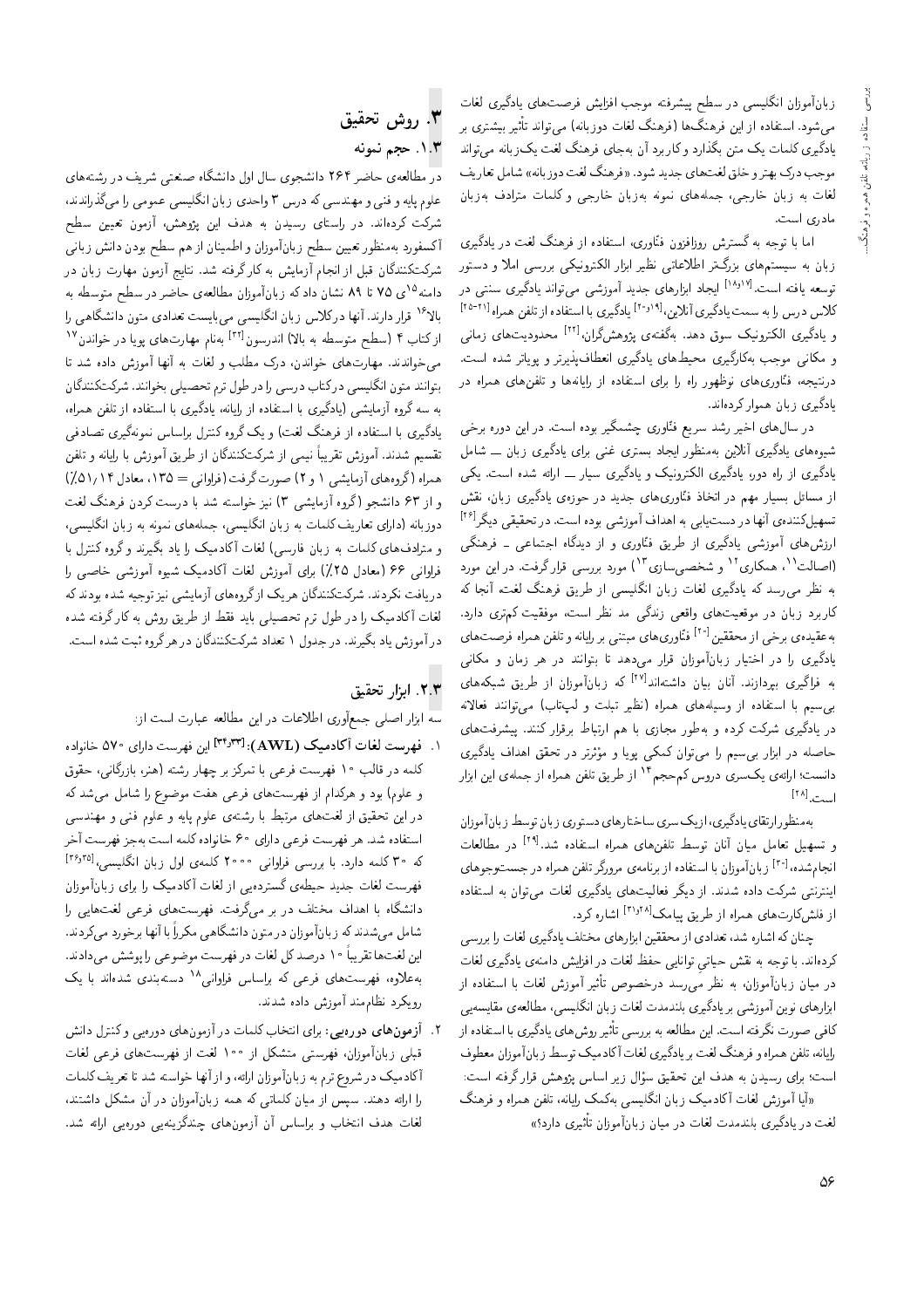|  |  |  | جدول ۱. خلاصه ی فراوانی شرکتکنندگان به تفکیک گروهها. |  |  |  |
|--|--|--|------------------------------------------------------|--|--|--|
|--|--|--|------------------------------------------------------|--|--|--|

| درصد                                              | فراوانبي           | روش تدريس                                                    | گروه      |
|---------------------------------------------------|--------------------|--------------------------------------------------------------|-----------|
| 19,77                                             | $\Delta \setminus$ | یادگیری لغات با استفاده از رایانه                            | آزمایشی ۱ |
| $T \setminus A$                                   | ۸۴                 | یادگیری لغات با استفاده از تلفن همراه                        | آزمایشی ۲ |
| $\mathbf{Y} \mathbf{Y}$ , $\mathbf{X} \mathbf{S}$ | ۶۳                 | یادگیری لغات با استفاده از درست کردن «فرهنگ لغت دوزبانه شده» | آزمایشی ۳ |
| $\mathsf{r}\,\mathsf{o}$                          | ۶۶                 | دریافت نکردن شیوه آموزشی خاص برای یادگیری لغات               | كنترل     |
| 100                                               | Y5F                |                                                              | جمع کل    |

از نظر دو متخصص آموزش زبان انگلیسی برای ارزیابی روایی<sup>۱۹</sup> آزمون های دوره یی لغات استفاده شد. پس از ارائهی لغات به زبانآموزان به صورت مکتوب یا از طریق پیامک و آنلاین، آزمونهای دورویی از آنها به عمل آمد. در طی دوره، از زبانآموزان خواسته شد تا لغات مورد نظر را برای امتحان فرا بگیرند. از هر فهرست فرعی ۱۰ کلمه برای امتحان انتخاب شد. زمان آزمون های دورهیی ده دقیقه بود و در آنها یکهی از سه تمرین (معنی کلمه، همخانواده کلمه و همنشینی گروه کلمه ° ٌ ) به نوبت مورد امتحان قرار میگرفت. میانگین اعتبار آزمون های دوره یی با استفاده از آلفای کرونباخ (۷۵؍۰) گزارش شد.

۳. پیش آزمون و پس آزمون: پیش از آزمایش، آزمون لغت از فهرست لغات .<br>آکادمیک به عنوان پیشآزمون به کارگرفته شد. سپس آزمون لغت مشابه با اندک<sub>ی</sub> تغییر در ترتیب سؤالات از فهرست لغات آکادمیک به عنوان پسآزمون یک ماه بعد از آموزش برای اندازهگیری یادگیری بلندمدت لغات از زبانآموزان به عمل آمد. از نظر دو متخصص آموزش زبان انگلیسی برای ارزیابی روایی پیشآزمون و پس آزمون لغات استفاده شد. براي انتخاب لغات وكنترل دانش قبلبي زبان آموزان، فهرست های فرعی ۴ به بعد از فهرست لغات آکادمیک که دارای سطح دشواری بالاترو درصد فراوانبي كم ترى بودند براى آزمون استفاده شد. آزمون طراحي شده برای مطالعهی حاضر دارای ۴۰ سؤال چندگزینهیی بود. لغاتی که در طی دورهی آموزش ارائه شده بود در این آزمون مورد سؤال قرارگرفت. معنی کلمات (۳۰ سؤال)، خانوادەی کلمات (۵ سؤال) و ترتیب کلمات (۵ سؤال) تشکیلدهندەی سؤالات آزمون بود. كتاب دوم اشميت و اشميت (٢٠١١) به نام «تمركز بركلمات: تسلط بر فهرست لغات آكادميك `` ، مبناى طراحى سؤالات آزمون قرارگرفت. اعتبار آزمونهای چندگزینهیی با استفاده از آلفای کرونباخ (۰٫۸۹) گزارش شد.

### ۳.۳. روش جمعآوری اطلاعات

برای گردآوری دادهها، این مطالعه یک ترم آموزشی متشکل از ۱۶ جلسه به طول انجامید. در طی این مدت زبانآموزان به منظور ارتقای مهارتهای خواندن و دانش لغات انگلیسی چهارده متن از کتاب درسی را فرا گرفتند. به گفتهی محققین<sup>[۲۲]</sup> استفاده از فهرست های لغات تخصصی برای افزایش بازدهی در یادگیری لغات بسیار اهمیت دارد. نتیجه یکی از تحقیقات<sup>[۳۷]</sup> دربارهی بوشش لغات آکادمیک نشان داد که فهرست لغات آکادمیک (AWL) عموماً ۱٫۳ درصد تا ۶٫۵۴ درصد از کل لغات موجود در کتابهای درسی زبان انگلیسی را در بر دارد. در این مطالعه لغات استفاه شده بهمیزان ۴٫۶۳ درصد از کل لغات کتاب زبان درسی را شامل مهمشود، اگرچه برای این که زبانآموزان در یادگیری لغات آکادمیک به موفقیت نایل شوند این میزان باید حداقل ۱۰ درصد باشد.<sup>[۳۷]</sup> از این رو بهمنظور جبران کسری لغات دركتاب درسى از فهرست كلمات آكادميك استفاده شد تا زبانآموزان بتوانند دانش لغات آکادمیک خود را ارتقاء دهند. بدین منظور از بین ۵۷۰ خانواده کلمه

در فهرست لغات آکادمیک<sup>,</sup> ۳۳۰ <sup>[۳۴]</sup> کلمه از پرکاربردترین کلمات برای یادگیری به زبانآموزان داده شد. از آنجا که زبانآموزان با کلمات پرکاربرد زبان انگلیسی أشنايي داشتند چهار فهرست فرعى ابتدايي كه حاوى يركاربردترين كلمات بودند بهعنوان لغات آکادمیک در پژوهش حاضر در نظر گرفته نشد. خلاصهی مراحل هر روش آموزشی برای هریک از گروههای آزمایشی و همچنین گروه کنترل چنین است:

- \_\_ یادگیری لغات آکادمیک با استفاده از رایانه: این گروه از زبانآموزان از .<br>رایانه ی شخصی خود برای دسترسی به وبسایت لغات آنلاین که توسط سیستم مدیریت Moodle ایجاد شده بود استفاده کردند. به این زبانآموزان دربارهی آزمونهای دورهیی در فضای مجازی آموزش لغات توضیحات لازم داده شد و آموزش هفتهیم و آزمونهای آنلاین دربارهی کلمات مورد نظر از طریق سیستم پیشنهادی به آنها ارائه شد. زبانآموزان از طریق آنلاین از نمرات امتحان و نتیجه فعالیتهای هفتگی خود آگاه می شدند.
- \_\_ یادگیری لغات آکادمیک با استفاده از تلفن همراه: این گروه از زبانآموزان لغات آکادمیک را دو بار در هفته از طریق پیامک دریافت کردند. این زبانآموزان در طول دورهى آموزش تعدادى از لغات را كه تقريباً از ميان سرفصل هاى شش فهرست فرعى أخراز فهرست لغات أكادميك انتخاب شده بود دريافت كردند. تعاریف لغات به زبان فارسی و به زبان انگلیسی به همراه جملات نمونه به زبانآموزان ارائه شد. در هر نوبت ۱۰ لغت به آنها داده شد، به جز درس آخرکه در آن ۱۰ كلمه اضافه وجود داشت. زبانآموزان مجموعاً ٣٣٠ سرفصل را از طريق دروس مبتنی بر پیامک دریافت کردند. همچنین امتحان لغتهای مورد نظر بهصورت شفاهی در کلاس از آنها گرفته شد. شایان ذکر است که این گروه کلمات ارائه شده در آزمونهای دورهیی و دروس کوتاه را هر هفته از طریق تلفن همراه دریافت مے کردند.
- \_\_ پادگیری لغات آکادمیک با استفاده از درستکردن فرهنگ لغت «دوز بانه»: زبانآموزان در این گروه فهرست لغات را بهصورت هفتهیی دریافت کردند. از زبانآموزان خواسته شد تا یک فرهنگ لغات «دوزبانه» ازکلمات مورد نظر بسازند بهطوری که دارای تعاریف کلمات به زبان انگلیسی، جملههای نمونه به زبان انگلیسی، و مترادفهای کلمات به زبان فارسی باشد. سپس هر هفته آزمونهای کتبی دورهیی برگزار شد.
- ۔ گروہ کنترل: زبانآموزان این گروہ از شیوہی آموزشی خاصبی برای پادگیری لغات استفاده نمى،كردند و واحد درسى زبان عمومى را تنها با همان روش متعارف خواندن و درک مطلب دریافت کردند. آزمون لغت از فهرست لغات آکادمیک به عنوان پیشآزمون و آزمون لغت مشابه به عنوان پسآزمون یک ماه بعد از پایان ترم تحصیلی از گروه کنترل گرفته شد.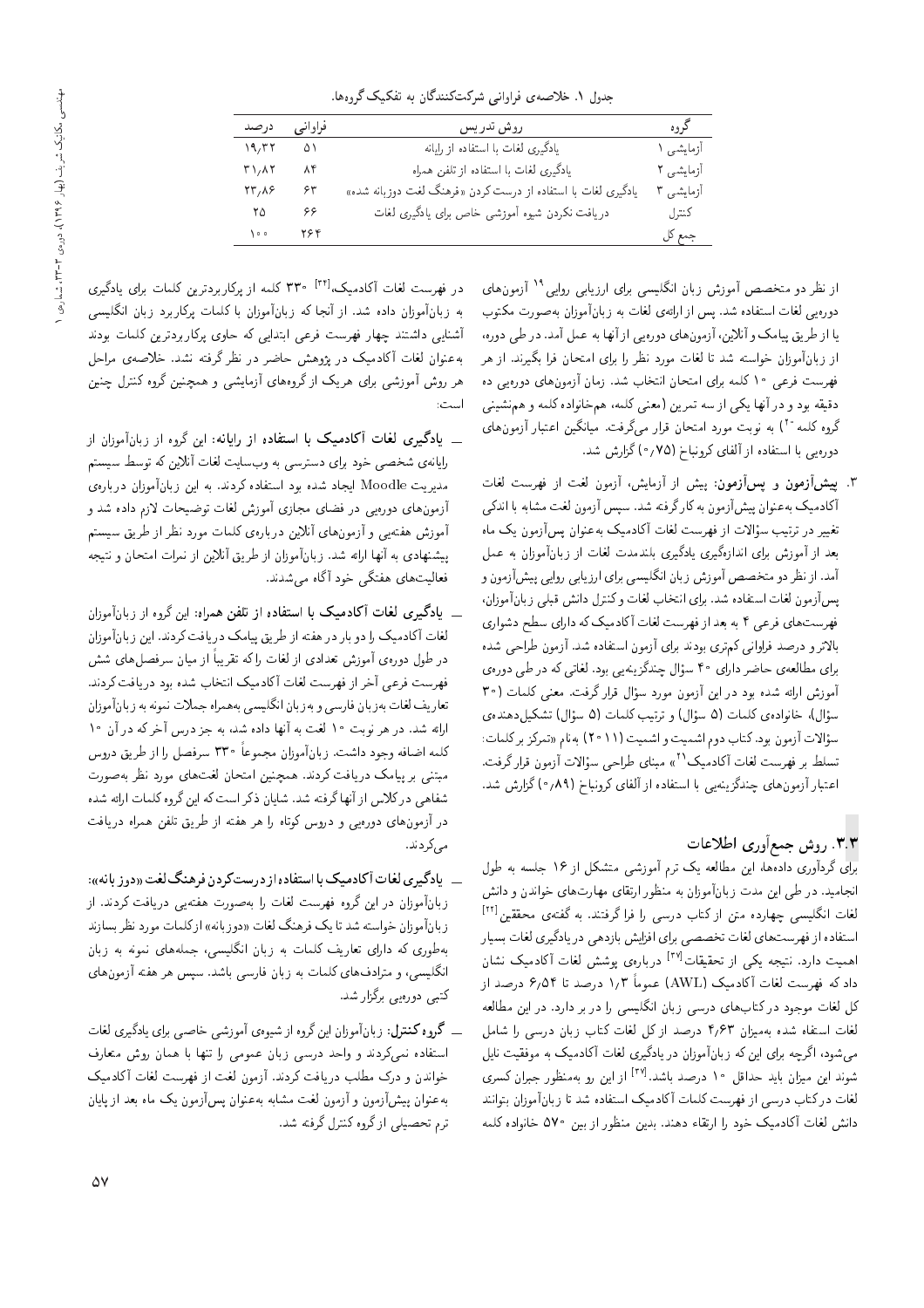ـــ تجزیه و تحلیل: بهمنظور بررسی تأثیراستفاده از رایانه، پیامک و فرهنگ لغت در يادگيري بلندمدت لغات، آمار توصيفي (ميانگين و انحراف معيار) براي پيشآزمون و پس آزمون هریک از گروههای آزمایشی و گروه کنترل محاسبه شد. سپس نمرات پیشآزمون و پسآزمون با استفاده از آزمون های ANOVA و Post-hoc برای مقايسه، تفاوت ميانگين هريک ازگروهها محاسبه شد.

## ۴. نتايج

در جدول ۲ نمرات پیشآزمون و پسآزمون زبانآموزان درگروههای مبتنبی بر استفاده از رایانه، تلفن همراه، فرهنگ لغت و گروه کنترل ارائه شده است. میانگین مجموع نمرات گروهها در پیشآزمون کمینه ۱۰ و بیشینه ۳۸، و در پسآزمون کمینه ۱۱ و بیشینه ۳۸ است. آمار توصیفی (جدول ۲) نشان می دهد گروهی که لغات را با استفاده از رایانه فرا گرفتند بالاترین میانگین نمرات را در پسآزمون (یک ماه بعد از پایان دورهی آموزشی)کسب کردهاند (میانگین: ۲۸٫۷۰، انحراف معیار: ۴٫۶۵). این در حالی است که گروه کنترل دارای میانگین ۲۱٫۷۱ و انحراف معیار ۵٫۸۸ است. نتایج تحقیق نشان میدهد میانگین گروهی که از تلفن همراه استفاده کردهاند (میانگین: ۲۶٫۷۸، انحراف معیار: ۵٫۳۶) با میانگین گروهی که با استفاده از درست کردن «فرهنگ لغت دوزبانه» آموزش دریافت کردهاند (میانگین: ۲۶٫۸۰، انحراف معيار: ٧/٢٣) تقريباً مشابه است.

بهمنظور یافتن اختلاف آماری معنادار میان گروههای آزمایشبی و گروه کنترل در دو مرحله ی پیش آزمون و پس آزمون، در مطالعه ی حاضر از آزمون ANOVA استفاده شده است. چنان که در جدول ۳ مشاهده میشود اختلاف آماری معناداری میان گروههای شرکت کننده، پیش از انجام آزمایش وجود ندارد (۵ ° / ° < F(۳, ۲۶ ).

جدول ۲. آمارگروهی کل نمرات پیشآزمون و پسآزمون.

| بيشيئه | كممينه | انحراف معيار               | ميانگين        | گروه      | آزمون     |
|--------|--------|----------------------------|----------------|-----------|-----------|
| ۳۴     | ۱۲     | ۵٬۴۴                       | ۲۰٬۴۷          | آزمایشی ۱ |           |
| ٢٧     | ۱۲     | ۳٫۸۷                       | ۱۹٫۳۵          | آزمایشی ۲ |           |
| ۲۸     | ه ۱    | ۴٫۵۱                       | $\lambda/\tau$ | آزمایشی ۳ | پيش آزمون |
| ۳۴     | ۱۱     | ۶٬۱۳                       | ۲۰٫۱۰          | كنترل     |           |
| ۳۴     | ه ۱    | $\Delta$ , $\circ$ $\circ$ | ۱۹,۵۲          | مجموع     |           |
|        |        |                            |                |           |           |
| ۳۸     | ۱۸     | ۴٬۶۵                       | ۲۸,۷۰          | آزمایشی ۱ |           |
| ۳۵     | ۱۶     | $\Delta/\Gamma$ ۶          | 28, Y A        | آزمایشی ۲ |           |
| ۳۸     | ۱۲     | ۷,۲۳                       | ۲۶٫۸۰          | آزمایشی ۳ | يس أزمون  |
| ٣٣     | ۱۱     | ۵٬۸۸                       | ۲۱٫۷۱          | كنترل     |           |
| ۳۸     | ۱۱     | ۶٬۳۶                       | 20, 19         | مجموع     |           |
|        |        |                            |                |           |           |

آزمایشی ۱ = یادگیری لغات با استفاده از رایانه؛

آزمایشی ۲ = یادگیری لغات با استفاده از تلفن همراه؛

آزمایشی ۳ = یادگیری لغات با استفاده از درست کردن فرهنگ لغت «دو زبانه  $a + 1.5$ 

در حالی که پس از پایان دورهی آموزشی میان گروهها تفاوت آماری معناداری مشاهده  $F(\mathbf{r}, \mathbf{r} \circ \cdot) = \mathbf{r} \circ \mathbf{r} \circ \mathbf{r}, \ \mathbf{p} = \mathbf{r} \circ \mathbf{r} \circ \mathbf{r} \circ \mathbf{r}$ می شود

برای محاسبه،ی تفاوت میانگین هریک از گروههای آزمایشی و گروه کنترل از آزمون Post-hoc استفاده شد. چنان که در جدول ۴ مشاهده میشود، تفاوت میانگین میان گروههای آزمایشی در مقایسه باگروه کنترل در پسآزمون معنادار است. بنابراین می توان چنین استنباط کرد که زبانآموزان در پسآزمون که یک ماه پس از پایان آموزش از آنها گرفته شد توانستند عملکرد بهتری در مقایسه با گروه کنترل در .<br>آزمون لغت داشته باشند. لیکن نتایج نشان می0هد زبانآموزانی که بهطور آنلاین و بهوسیلهی رایانه آموزش دریافت کردهاند (با تفاوت میانگین ۶٫۹۹ و انحراف معیار ۹ °۱/۱ در مقایسه با گروه کنترل نسبت به دو گروه دیگر آزمایشی عملکرد بسیار بهتري داشتند. بنابر يافتههاي اين مطالعه، يادگيري بلندمدت لغات بهكمک رايانه ياسخ مثبت زبانآموزان را به همراه داشت.

#### ۵. ىجث

هدف این مطالعه بررسی اثربخشی پادگیری بلندمدت لغات از طریق آموزش مبتنبی بر استفاده از رایانه، تلفن همراه و فرهنگ لغت توسط زبانآموزان است. در این راستا، از زبانآموزان شرکتکننده در گروههای آزمایشی خواسته شد تا در طول دورهى آموزشى لغات أكادميك را براى أزمونهاى دورهيى فرا بگيرند. بهمنظور ارزیابی پیشرفت مبتنبی بر آموزشهای انجام شده، یک ماه پس از پایان دورهی آموزشی از شرکتکنندگان آزمون لغات به عمل آمد. نتایج این تحقیق نشان داد که استفاده از روشهای مبتنی بر فنّاوری بهجای استفاده از روشهای سنتی به حفظ بلندمدت لغات کمک شایانی میکند. لذا نتیجهگیری میشود که اتخاذ یک روش یادگیری مناسب میتواند در حفظ بلندمدت لغات تأثیر مثبتی داشته  $[1]$ 

مطابق یافتههای مطالعات اخیر،<sup>۲۹٫۳۸</sup> استفاده از فنّاوری در آموزش زبان انگلیسی به عنوان زبان دوم در مطالعه، حاضر تأیید شد. یافتههای این مطالعه در ارتباط با اثربخشی سامانههای آنلاین با یافتههای دیگرمطالعات<sup>[۲۲-۴۰</sup>] تطابق دارد. به علاوه این مطالعه تأیید میکند که حفظ کلمات جدید توسط زبانآموزان را می توان به نقش تعاملیٌ <sup>۲۲</sup> فنّاوری در یادگیری لغات نسبت داد.

نتایج مطالعهی حاضر همچنین نشان می,دهد که آموزش منظم لغات آکادمیک زبان انگلیسی از طریق سامانههای آنلاین می تواند در طول زمان موجب ارتقاء دانش لغات در بلندمدت شود. این امر نشان میدهد که آموزش نظام مند لغات موجب افزایش یادگیری بلندمدت لغات زبان انگلیسی میشود.<sup>[۴۲]</sup> کارأیی روش نظاممند در مطالعات انجامشده<sup>[۴۴]</sup> بر روی یادگیری لغات به اثبات رسیده است.

چنان که نتایج حاصل از مطالعهی اخیر نشان می،دهد، استفاده از فنّاوریها (ازجمله تلفن همراه) در یادگیری لغات، بهویژه یادگیری بلندمدت، سودمند است. علاوه بر این محققین ضمن اشاره به عدم محدودیت زمانی و مکانی در یادگیری با استفاده از فنّاوری مانند تلفن همراه<sup>[۴۵]</sup> بیان داشتهاند که با این روش زبانآموزان می توانند از زمان خود نهایت استفاده را ببرند و دامنهی لغات خود را از طریق ارسال و دریافت پیامک بهوسیلهی تلفن همراه افزایش دهند. این در حالمی است که نتایج این مطالعه نشان میدهد که گروه کاربران رایانه در مقایسه با گروه کاربران تلفن همراه نتايج بهترى كسب كردهاند. در اين خصوص نتايج ديگر مطالعات<sup>71</sup>ا نيز نشانگرکاهش میزان یادگیری لغات از طریق پیام متنبی در آزمون درازمدت لغات بود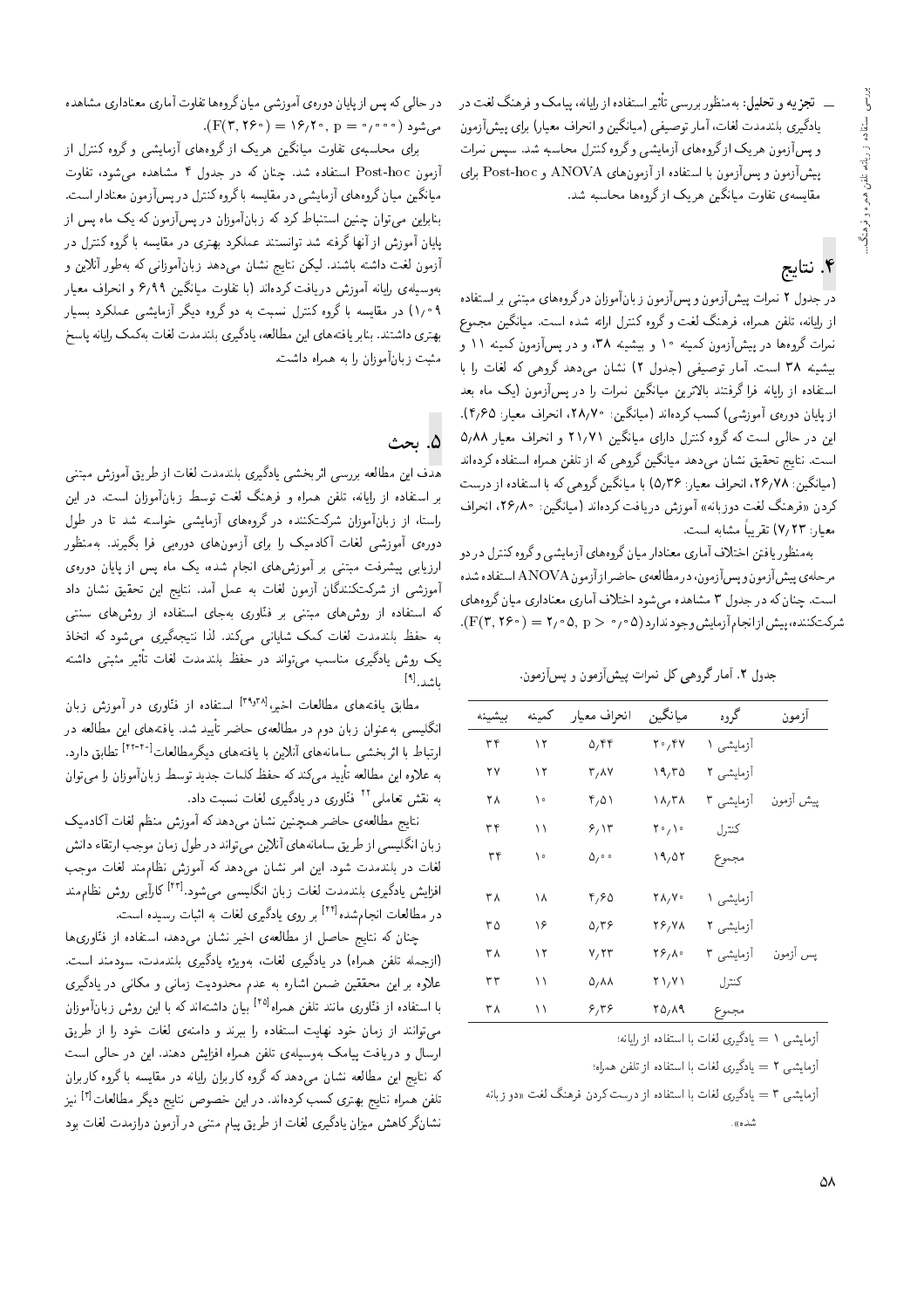| سطح معنادارى                        | F                | مربع ميانگين                         | df  | مجموع مربع                                          |             | ازمون     |
|-------------------------------------|------------------|--------------------------------------|-----|-----------------------------------------------------|-------------|-----------|
| 0/0.0.0                             | ۲۶٬۲۰            | 0.49                                 | ٣   | $\lambda$ $\Delta$ $\mathsf{Y}, \mathsf{V}$ $\cdot$ | ميان گروهها |           |
|                                     |                  | 77,70                                | ۲۶۰ | 555V,                                               | داخل گروهها | پیش أزمون |
|                                     |                  |                                      |     | 5019,11                                             | مجموع       |           |
| $\cdot$ , $\setminus \cdot$ $\circ$ | $Y \circ \Delta$ | 001,01                               | ٣   | 19YY, 0                                             | ميان گروهها |           |
|                                     |                  | $\mathsf{r}\mathsf{r}_1\mathsf{a}$ . | ۲۶۰ | $\lambda$ 9 $V$ $\lambda$ 9 $V$                     | داخل گروهها | يس أزمون  |
|                                     |                  |                                      |     | ۰۶۴۹٬۰۳                                             | مجموع       |           |
|                                     |                  |                                      |     |                                                     |             |           |

جدول ٣. شاخص هاى توصيفى آزمون ANOVA.

| سطح معنادارى           | انحراف استاندارد           | تفاوت ميانگين                                 | گروه      |           | أزمون    |
|------------------------|----------------------------|-----------------------------------------------|-----------|-----------|----------|
| .70                    | $\chi_j\circ \mathfrak{k}$ | $\lambda$ /97                                 | آزمایشی ۲ |           |          |
| $\cdot$ , $\uparrow$   | $\sqrt{\sqrt{2}}$          | $\lambda/\lambda$ ۹                           | آزمایشی ۳ | آزمایشی ۱ |          |
| 0/0.0.0                | $\sqrt{2}$                 | $8,99*$                                       | كنترل     |           |          |
| .70                    | $\sqrt{\cdot}$             | $-\frac{1}{4}$                                | آزمایشی ۱ |           |          |
| $\chi_{\ell}$          | $\cdot$ , 9 $\vee$         | $-\cdot$ , $\cdot$ ۲                          | آزمایشی ۳ | آزمایشی ۲ |          |
| 0/0.0.0                | 0,99                       | $\Delta_1 \cdot V^*$                          | كنترل     |           |          |
| $\cdot$ , $\mathsf{r}$ | $\sqrt{\sqrt{2}}$          | $-\frac{1}{4}$                                | آزمایشی ۱ |           | پس أزمون |
| $\lambda_{\ell}$       | $\cdot$ , 9 $\vee$         | $\circ$ / $\circ$ $\uparrow$                  | آزمایشی ۲ | آزمایشی ۳ |          |
| 0/0.0.0                | $\sqrt{\cdot 5}$           | $\Delta_1 \cdot \mathcal{A}^*$                | كنترل     |           |          |
| 0/0.0.0                | $\sqrt{2}$                 | $-\frac{9}{4}$                                | آزمایشی ۱ |           |          |
| 0/0.0.0                | 0,99                       | $-\Delta$ <sub>/</sub> $\cdot$ Y <sup>*</sup> | آزمایشی ۲ | كنترل     |          |
| 0/0.0.0                | $\sqrt{\cdot 5}$           | $-\Delta$ <sub>/</sub> $\circ$ $\uparrow$ *   | آزمایشی ۳ |           |          |

جدول ۴. تفاوت ميانگين أزمون Post-hoc.

\* در سطح ۰٫۰۵ معنادار است.

گروه آزمایشی ۱ = یادگیری لغات با استفاده از رایانه؛

گروه آزمایشی ۲ = یادگیری لغات با استفاده از تلفن همراه؛

گروه آزمایشی ۳ = یادگیری لغات با استفاده از درست کردن فرهنگ لغت «دوزبانه شده».

"CU= xv=}=Q j} Q] R= |Q}oO=} |QDQ@ R= |m =L xm [42] محققین بر این باورند<br>آموزش بر یادگیری بلندمدت تأثیرگذار است. بهعقیدهی برخی از آنان<sup>[۴۶]</sup> مشارکت<br>کمیستند است. بیردندار است. به عقیده ی برخی از آمان مستقرنت<br>مورد ۲۳۰۰ میلی 'R=}v %ONQJ|t QYvaxU QwLt pwL که مبتنی است بر فرضیهی «بار مشارکت ''<br>استان کوی در ایران ایک مستق جسب وجو و آرزیابی، ابعاد انگیزسی و سناحتی این نظریه می طلبد له زبان اموزان<br>جمع السیاسی يک کلمه را جستوجو کرده، به شکل و معنى أن توجه کنند و در نهايت أن کلمه را با كلمات ديگر مقايسه كرده و ببيند آيا با مضمون خود تناسب دارد يا خير. يافتههاى اين تحقیق در ارتباط باگروه آزمایشی یادگیری لغت با استفاده از درست کردن «فرهنگ

لغت دوزبانه» نشان می دهد که پردازش عمیق ترو موشکافانه تر موجب ارتقاء و ثبات دانش لغات مى شود.

و.<br>۶. نتیجهگیری

 $\frac{1}{\omega^2}$ تیار به استفاده از فنّاوری های مدرن در آموزش زبان انگلیسی به عنوان زبان خارجی بهسرعت در حال گسترش است. به علاوه، يادگيري لغات همواره يكي از دغدغههاي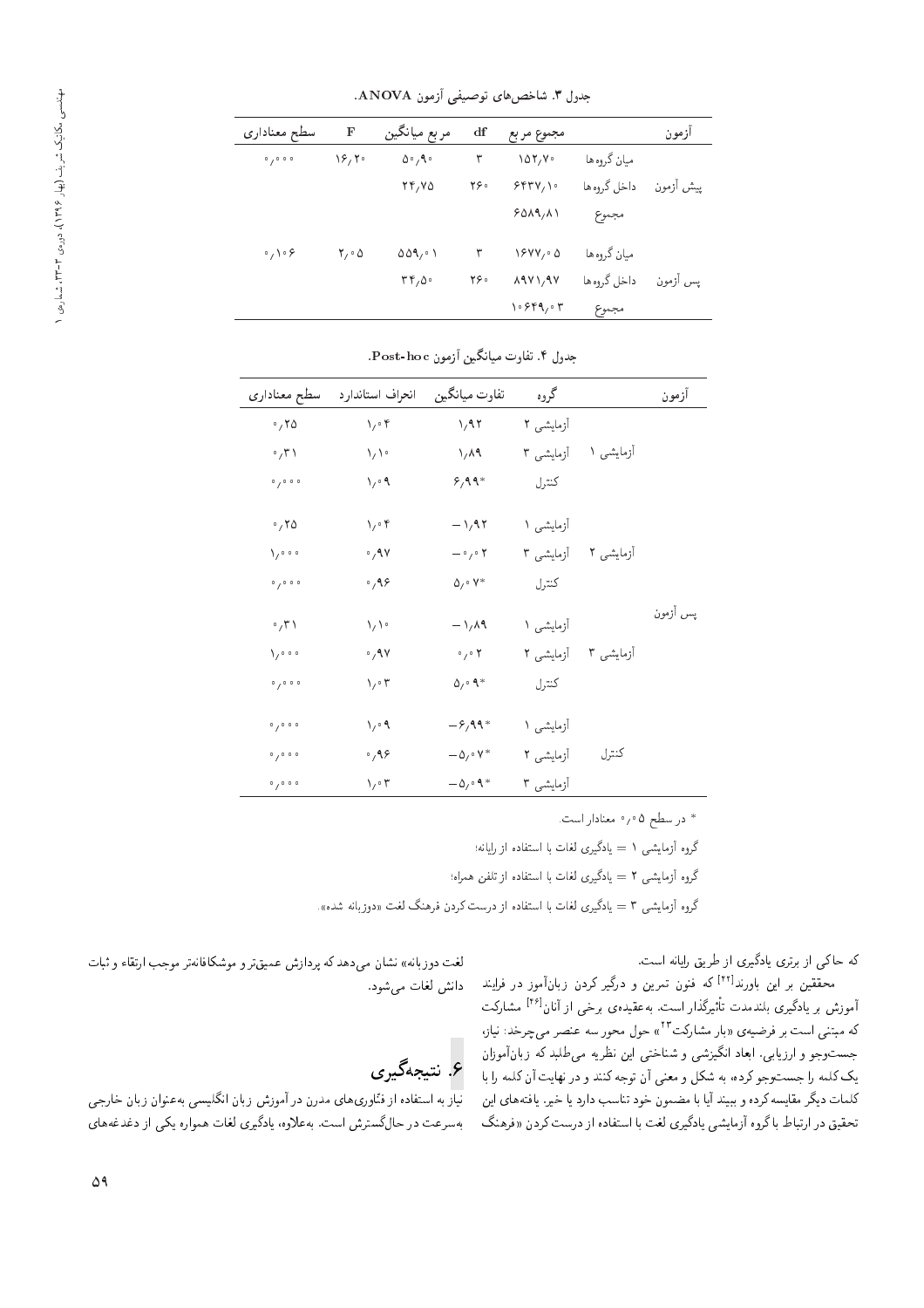اساسی زبانآموزان بوده است. یادگیری لغات در بلندمدت نهتنها در مهارت کلامی بلکه در مهارت نوشتاری زبانآموزان نقشی محوری دارد. با توجه به این که استفاده از فتّاوری با افزایش یادگیری زبانآموزان رابطهی تنگاتنگی دارد، باید معلمان به استفاده از این مقوله توجه بیشتری داشته باشند تا بتوانند محیط یادگیری غنبی را برای زبانآموزان فراهم کنند.

.<br>نتایج این مطالعه نشان داد که استفاده از سامانههای آنلاین نقش بهسزایی در یادگیری بلندمدت لغات دارد. با این حال زبانآموزان در یک بازه زمانی مشخص تدوین محتوای نرمافزارهای اجتماعی و برنامههای درسی نیازمند مطالعات بیشتری فقط می توانند تعداد محدودی از کلمات را فرا بگیرند. لذا بهمنظور ایجاد یک محیط است.

بادگیری نامحدود، باید مطالعات پیشتری بهمنظور افزایش و ارتقاء سامانههای آنلاین یادگیری لغات با دیگر اهداف آموزشی برای زبانآموزان انجام شود. باید نگرش و انگیزهی زبانآموزان به استفاده از برنامههای آنلاین یادگیری لغات و نگرش و توانایی معلمان در استفاده از سامانههای آنلاین آموزش لغات و نهادینه شدن فرهنگ استفاده از فنّاوری های جدید مورد بررسی بیشتری قرارگیرد. استفاده از نرم|فزارهای اجتماعی بهمنظور افزایش یادگیری لغات و سازماندهی روزآمد منابع تدریس و طراحی و

- 1. discrete-point activities
- 2. systematic recycling
- 3. long-term retention
- 4. mnemonic techniques
- 5. generative processing 6. incidental learning
- 7. explicit instruction
- 
- 8. independent strategy development
- 9. meaning-focused output 10. bilingulaized dictionary
- 11. authenticity
- 12. collaboration
- 13. personalization
- 14. mini lessons
- 15. range
- 16. upper-intermediate level
- 17. active skills for reading
- 18. frequency-based sublists
- 19. validity
- 20. collocation
- 21. focus on vocabulary: mastering the academic word list
- 22. interactive role
- 23. involvement load hypothesis

#### منابع (References)

- 1. Chen, C.M. and Li, Y.L. "Personalized context-aware ubiquitous learning system for supporting effective English vocabulary learning", Interactive Learning Envi- $\; {\it moments}, \; {\bf 18} (4), \; {\rm pp}. \; {\bf 341 \cdot 364} \; (2010).$
- 2. Laufer B and Hill M "What lexical information do L2 learners select in a CALL dictionary and how does it affect word retention?", Language Learning & Technology,  $4(2)$ , pp. 58-76 (2000).
- 3. Lu, M. "Effectiveness of vocabulary learning via mobile phone", Journal of Computer Assisted Learning, 24(6), pp. 515-525 (2008).
- 4. Alemi, M., Meghdari, A. and Ghazisaedy, M. "The impact of social robotics on L2 learners' anxiety and attitude in English vocabulary acquisition", International *Journal of Social Robotics*,  $11(3)$ , pp. 1-25 (2015).
- 5. Burston, J. "Twenty years of MALL project implementation: A meta-analysis of learning outcomes",  $ReCALL$ ,  $27(1)$ , pp. 4-20 (2015).
- 6. Loucky, J.P. "Maximizing vocabulary development by systematically using a depth of lexical processing taxonomy: CALL resources and effective strategies", CALICO Journal, 23, pp. 363-399 (2006).
- 7. Stockwell, G. "A review of technology choice for teaching language skills in areas in the CALL literature", Re-CALL Journal,  $19(2)$ , pp. 105-120 (2007).
- 8. Cohen, A.D. and Aphek, E. "Retention of second language vocabulary over time: Investigating the role of mnemonic associations", System, 8, pp. 221-235 (1980).
- 9. Laufer, B. and Osimo, H. "Facilitating long-term retention of vocabulary: The second-hand cloze", System, 19(3), pp. 217-224 (1991).
- 10. Day, R., Omura, C. and Hiramatsu, M. "Incidental EFL vocabulary learning and reading", Reading in a Foreign Language,  $7$ , pp. 541-549 (1991).
- 11. Hulstijn, J., Hollander, M. and Greidanus, T. "Incidental vocabulary learning by advanced foreign language students: The influence of marginal glosses, dictionary use, and reoccurrence of unknown words", The Modern Language Journal, 80, pp. 327-339 (1996).
- 12. Nation, P. and Chung, T. "Teaching and testing vocabulary", In The Handbook of Language Teaching, M. H. Long and C. J. Doughty, Eds., Wiley-Blackwell, Oxford, UK, pp. 543-559 (2009).
- 13. Paribakht, T. and Wesche, M. "Enhancing vocabulary acquisition through reading: A hierarchy of text-related exercise types", Canadian Modern Language Review, 52, pp. 155-178 (1996).
- 14. Zimmerman, C.B. "Do reading and interactive vocabulary instruction make a difference? An empirical study", TESOL Quarterly, 31, pp. 121-140 (1997).
- 15. Knight, S. "Dictionary use while reading: The effects on comprehension and vocabulary acquisition for students of different verbal abilities", The Modern Language Journal, 78, pp. 285-299 (1994).
- 16. Laufer, B. and Hadar, L. "Assessing the effectiveness of monolingual, bilingual, and "bilingulaized" dictionaries